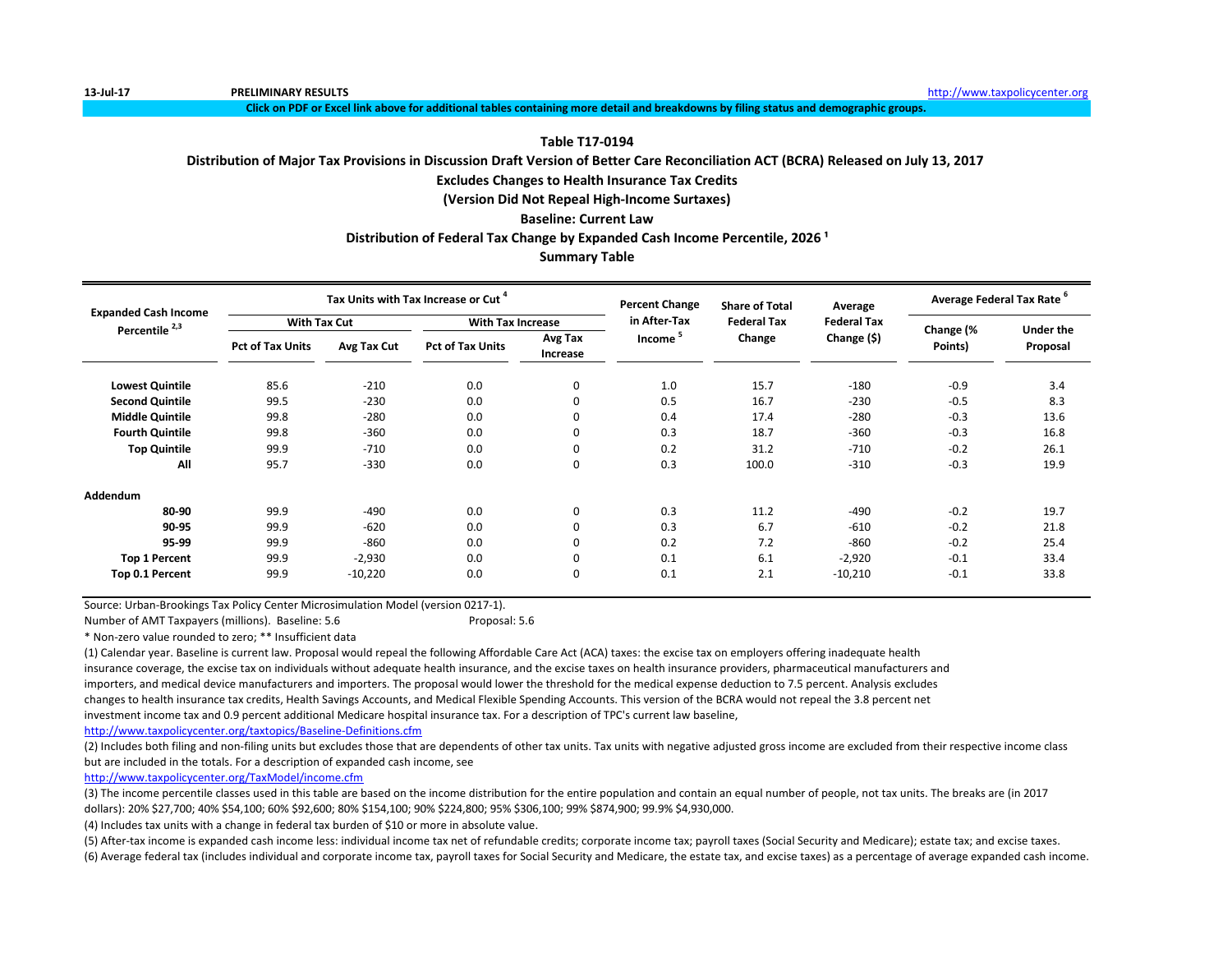# **Distribution of Major Tax Provisions in Discussion Draft Version of Better Care Reconciliation ACT (BCRA) Released on July 13, 2017 Excludes Changes to Health Insurance Tax Credits (Version Did Not Repeal High-Income Surtaxes) Baseline: Current Law** Distribution of Federal Tax Change by Expanded Cash Income Percentile, 2026<sup>1</sup>

**Table T17-0194**

**Detail Table**

| <b>Expanded Cash Income</b> | <b>Percent of Tax Units</b> |                      | <b>Percent Change</b><br>in After-Tax | <b>Share of Total</b><br><b>Federal Tax</b> |                | <b>Average Federal Tax Change</b> | <b>Share of Federal Taxes</b> |                              | Average Federal Tax Rate |                              |
|-----------------------------|-----------------------------|----------------------|---------------------------------------|---------------------------------------------|----------------|-----------------------------------|-------------------------------|------------------------------|--------------------------|------------------------------|
| Percentile <sup>2,3</sup>   | With Tax Cut                | With Tax<br>Increase | Income <sup>5</sup>                   | Change                                      | <b>Dollars</b> | Percent                           | Change (%<br>Points)          | <b>Under the</b><br>Proposal | Change (%<br>Points)     | <b>Under the</b><br>Proposal |
| <b>Lowest Quintile</b>      | 85.6                        | 0.0                  | 1.0                                   | 15.7                                        | $-180$         | $-21.5$                           | $-0.2$                        | 0.7                          | $-0.9$                   | 3.4                          |
| <b>Second Quintile</b>      | 99.5                        | 0.0                  | 0.5                                   | 16.7                                        | $-230$         | $-5.4$                            | $-0.2$                        | 3.8                          | $-0.5$                   | 8.3                          |
| <b>Middle Quintile</b>      | 99.8                        | 0.0                  | 0.4                                   | 17.4                                        | $-280$         | $-2.3$                            | $-0.1$                        | 9.8                          | $-0.3$                   | 13.6                         |
| <b>Fourth Quintile</b>      | 99.8                        | 0.0                  | 0.3                                   | 18.7                                        | $-360$         | $-1.4$                            | 0.0                           | 16.6                         | $-0.3$                   | 16.8                         |
| <b>Top Quintile</b>         | 99.9                        | 0.0                  | 0.2                                   | 31.2                                        | $-710$         | $-0.6$                            | 0.5                           | 68.9                         | $-0.2$                   | 26.1                         |
| All                         | 95.7                        | 0.0                  | 0.3                                   | 100.0                                       | $-310$         | $-1.3$                            | 0.0                           | 100.0                        | $-0.3$                   | 19.9                         |
| Addendum                    |                             |                      |                                       |                                             |                |                                   |                               |                              |                          |                              |
| 80-90                       | 99.9                        | 0.0                  | 0.3                                   | 11.2                                        | $-490$         | $-1.1$                            | 0.0                           | 13.3                         | $-0.2$                   | 19.7                         |
| 90-95                       | 99.9                        | 0.0                  | 0.3                                   | 6.7                                         | $-610$         | $-0.9$                            | 0.0                           | 9.8                          | $-0.2$                   | 21.8                         |
| 95-99                       | 99.9                        | 0.0                  | 0.2                                   | 7.2                                         | $-860$         | $-0.6$                            | 0.1                           | 15.4                         | $-0.2$                   | 25.4                         |
| <b>Top 1 Percent</b>        | 99.9                        | 0.0                  | 0.1                                   | 6.1                                         | $-2,920$       | $-0.3$                            | 0.3                           | 30.5                         | $-0.1$                   | 33.4                         |
| Top 0.1 Percent             | 99.9                        | 0.0                  | 0.1                                   | 2.1                                         | $-10,210$      | $-0.2$                            | 0.2                           | 14.0                         | $-0.1$                   | 33.8                         |

## **Baseline Distribution of Income and Federal Taxes**

by Expanded Cash Income Percentile, 2026<sup>1</sup>

| <b>Expanded Cash Income</b> | <b>Tax Units</b>             |                     |                   | Pre-Tax Income      |                   | <b>Federal Tax Burden</b> | After-Tax Income <sup>5</sup> |                     | Average<br><b>Federal Tax</b> |
|-----------------------------|------------------------------|---------------------|-------------------|---------------------|-------------------|---------------------------|-------------------------------|---------------------|-------------------------------|
| Percentile <sup>2,3</sup>   | <b>Number</b><br>(thousands) | Percent of<br>Total | Average (dollars) | Percent of<br>Total | Average (dollars) | <b>Percent of Total</b>   | Average (dollars)             | Percent of<br>Total | Rate                          |
| <b>Lowest Quintile</b>      | 50,020                       | 27.0                | 19.700            | 4.4                 | 850               | 0.9                       | 18,860                        | 5.3                 | 4.3                           |
| <b>Second Quintile</b>      | 41,920                       | 22.6                | 48.750            | 9.1                 | 4.280             | 4.0                       | 44,470                        | 10.4                | 8.8                           |
| <b>Middle Quintile</b>      | 36,530                       | 19.7                | 87.760            | 14.3                | 12,200            | 9.9                       | 75,570                        | 15.4                | 13.9                          |
| <b>Fourth Quintile</b>      | 30,110                       | 16.2                | 146,960           | 19.7                | 25.040            | 16.7                      | 121,920                       | 20.5                | 17.0                          |
| <b>Top Quintile</b>         | 25.670                       | 13.8                | 460.060           | 52.7                | 120,580           | 68.4                      | 339,480                       | 48.7                | 26.2                          |
| All                         | ###########                  | 100.0               | 120.930           | 100.0               | 24,390            | 100.0                     | 96,540                        | 100.0               | 20.2                          |
| Addendum                    |                              |                     |                   |                     |                   |                           |                               |                     |                               |
| 80-90                       | 13,280                       | 7.2                 | 227.580           | 13.5                | 45,200            | 13.3                      | 182,380                       | 13.5                | 19.9                          |
| 90-95                       | 6,280                        | 3.4                 | 319,150           | 8.9                 | 70.130            | 9.7                       | 249,030                       | 8.7                 | 22.0                          |
| 95-99                       | 4.890                        | 2.6                 | 552.960           | 12.1                | 141.260           | 15.3                      | 411.700                       | 11.2                | 25.6                          |
| <b>Top 1 Percent</b>        | 1.210                        | 0.7                 | 3.368.220         | 18.2                | 1.126.490         | 30.1                      | 2.241.730                     | 15.2                | 33.4                          |
| Top 0.1 Percent             | 120                          | 0.1                 | 15,159,340        | 8.2                 | 5,136,500         | 13.8                      | 10,022,840                    | 6.8                 | 33.9                          |

Source: Urban-Brookings Tax Policy Center Microsimulation Model (version 0217-1).

Number of AMT Taxpayers (millions). Baseline: 5.6

\* Non-zero value rounded to zero; \*\* Insufficient data

(1) Calendar year. Baseline is current law. Proposal would repeal the following Affordable Care Act (ACA) taxes: the excise tax on employers offering inadequate health insurance coverage, the excise tax on individuals without adequate health insurance, and the excise taxes on health insurance providers, pharmaceutical manufacturers and

importers, and medical device manufacturers and importers. The proposal would lower the threshold for the medical expense deduction to 7.5 percent. Analysis excludes changes to health insurance tax credits, Health Savings Accounts, and Medical Flexible Spending Accounts. This version of the BCRA would not repeal the 3.8 percent net investment income tax and 0.9 percent additional Medicare hospital insurance tax. For a description of TPC's current law baseline,

<http://www.taxpolicycenter.org/taxtopics/Baseline-Definitions.cfm>

 $\frac{1}{2}$  Includes both filing and non-filing units but excludes those that are dependents of other tax units. Tax units with negative adjusted gross income are excluded from their respective income class but are included in the totals. For a description of expanded cash income, see

[http://www.taxpolicycente](http://www.taxpolicycenter.org/TaxModel/income.cfm)r.org/TaxModel/income.cfm

(3) The income percentile classes used in this table are based on the income distribution for the entire population and contain an equal number of people, not tax units. The breaks are (in 2017 dollars): 20% \$27,700; 40% \$54,100; 60% \$92,600; 80% \$154,100; 90% \$224,800; 95% \$306,100; 99% \$874,900; 99.9% \$4,930,000.

(4) Includes tax units with a change in federal tax burden of \$10 or more in absolute value.

(6) Average federal tax (includes individual and corporate income tax, payroll taxes for Social Security and Medicare, the estate tax, and excise taxes) as a percentage of average expanded cash income. (5) After-tax income is expanded cash income less: individual income tax net of refundable credits; corporate income tax; payroll taxes (Social Security and Medicare); estate tax; and excise taxes.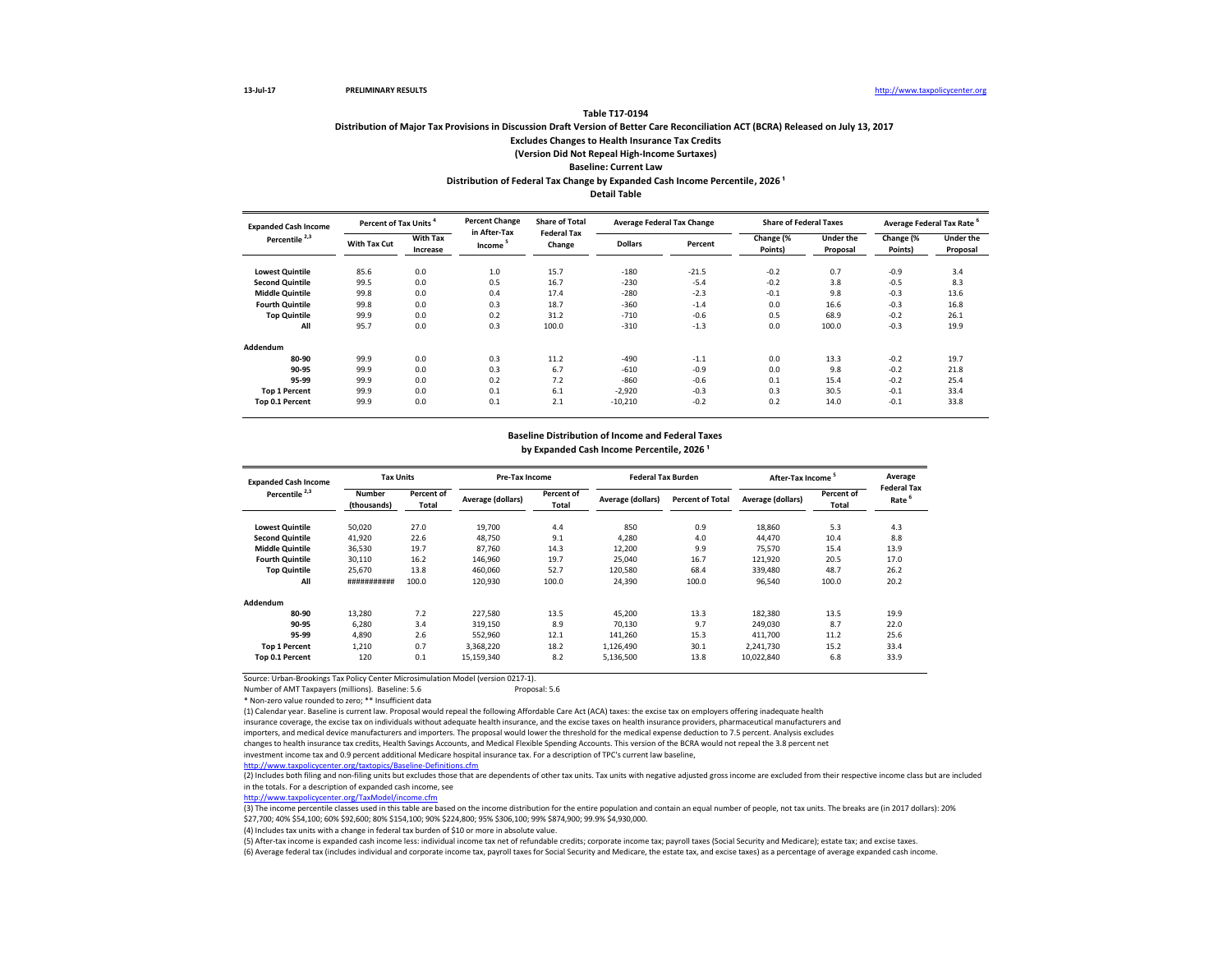## **Distribution of Major Tax Provisions in Discussion Draft Version of Better Care Reconciliation ACT (BCRA) Released on July 13, 2017 Excludes Changes to Health Insurance Tax Credits (Version Did Not Repeal High-Income Surtaxes)**

# **Baseline: Current Law**

**Distribution of Federal Tax Change by Expanded Cash Income Percentile Adjusted for Family Size, 2026 ¹**

**Detail Table**

| <b>Expanded Cash Income</b> | <b>Percent of Tax Units</b> |                             | <b>Percent Change</b>  | <b>Share of Total</b><br><b>Federal Tax</b> |                | <b>Average Federal Tax Change</b> | <b>Share of Federal Taxes</b> |                              | Average Federal Tax Rate |                              |
|-----------------------------|-----------------------------|-----------------------------|------------------------|---------------------------------------------|----------------|-----------------------------------|-------------------------------|------------------------------|--------------------------|------------------------------|
| Percentile <sup>2,3</sup>   | With Tax Cut                | <b>With Tax</b><br>Increase | in After-Tax<br>Income | Change                                      | <b>Dollars</b> | Percent                           | Change (%<br>Points)          | <b>Under the</b><br>Proposal | Change (%<br>Points)     | <b>Under the</b><br>Proposal |
| <b>Lowest Quintile</b>      | 82.2                        | 0.0                         | 1.1                    | 13.7                                        | $-200$         | $-56.1$                           | $-0.2$                        | 0.1                          | $-1.1$                   | 0.8                          |
| <b>Second Quintile</b>      | 99.5                        | 0.0                         | 0.6                    | 17.0                                        | $-250$         | $-7.3$                            | $-0.2$                        | 2.8                          | $-0.6$                   | 7.3                          |
| <b>Middle Quintile</b>      | 99.7                        | 0.0                         | 0.4                    | 16.4                                        | $-260$         | $-2.7$                            | $-0.1$                        | 7.8                          | $-0.3$                   | 12.2                         |
| <b>Fourth Quintile</b>      | 99.8                        | 0.0                         | 0.3                    | 18.2                                        | $-310$         | $-1.5$                            | 0.0                           | 15.9                         | $-0.2$                   | 16.1                         |
| <b>Top Quintile</b>         | 99.8                        | 0.0                         | 0.2                    | 34.4                                        | $-610$         | $-0.6$                            | 0.5                           | 73.2                         | $-0.2$                   | 25.7                         |
| All                         | 95.7                        | 0.0                         | 0.3                    | 100.0                                       | $-310$         | $-1.3$                            | 0.0                           | 100.0                        | $-0.3$                   | 19.9                         |
| Addendum                    |                             |                             |                        |                                             |                |                                   |                               |                              |                          |                              |
| 80-90                       | 99.9                        | 0.0                         | 0.3                    | 12.0                                        | $-420$         | $-1.1$                            | 0.0                           | 14.1                         | $-0.2$                   | 19.4                         |
| 90-95                       | 99.8                        | 0.0                         | 0.3                    | 7.6                                         | $-530$         | $-0.9$                            | 0.0                           | 10.9                         | $-0.2$                   | 21.5                         |
| 95-99                       | 99.9                        | 0.0                         | 0.2                    | 8.5                                         | $-770$         | $-0.7$                            | 0.1                           | 17.0                         | $-0.2$                   | 25.1                         |
| <b>Top 1 Percent</b>        | 99.8                        | 0.0                         | 0.1                    | 6.3                                         | $-2,620$       | $-0.3$                            | 0.3                           | 31.2                         | $-0.1$                   | 33.1                         |
| Top 0.1 Percent             | 99.8                        | 0.0                         | 0.1                    | 2.3                                         | $-9,080$       | $-0.2$                            | 0.2                           | 14.7                         | $-0.1$                   | 33.9                         |

#### **Baseline Distribution of Income and Federal Taxes**

by Expanded Cash Income Percentile Adjusted for Family Size, 2026<sup>1</sup>

| <b>Expanded Cash Income</b> | <b>Tax Units</b>      |                     | Pre-Tax Income    |                     | <b>Federal Tax Burden</b> |                         | After-Tax Income <sup>5</sup> |                     | Average                                 |
|-----------------------------|-----------------------|---------------------|-------------------|---------------------|---------------------------|-------------------------|-------------------------------|---------------------|-----------------------------------------|
| Percentile <sup>2,3</sup>   | Number<br>(thousands) | Percent of<br>Total | Average (dollars) | Percent of<br>Total | Average (dollars)         | <b>Percent of Total</b> | Average (dollars)             | Percent of<br>Total | <b>Federal Tax</b><br>Rate <sup>6</sup> |
| <b>Lowest Quintile</b>      | 40,240                | 21.7                | 18,340            | 3.3                 | 350                       | 0.3                     | 17,980                        | 4.0                 | 1.9                                     |
| <b>Second Quintile</b>      | 39.780                | 21.5                | 43,190            | 7.7                 | 3.400                     | 3.0                     | 39,790                        | 8.8                 | 7.9                                     |
| <b>Middle Quintile</b>      | 36,880                | 19.9                | 77.720            | 12.8                | 9.720                     | 7.9                     | 68,000                        | 14.0                | 12.5                                    |
| <b>Fourth Quintile</b>      | 34,470                | 18.6                | 128,000           | 19.7                | 20,940                    | 16.0                    | 107.060                       | 20.6                | 16.4                                    |
| <b>Top Quintile</b>         | 32,880                | 17.7                | 387,330           | 56.8                | 99,960                    | 72.7                    | 287,370                       | 52.8                | 25.8                                    |
| All                         | ###########           | ##########          | 120,930           | 100.0               | 24,390                    | 100.0                   | 96,540                        | 100.0               | 20.2                                    |
| Addendum                    |                       |                     |                   |                     |                           |                         |                               |                     |                                         |
| 80-90                       | 16.710                | 9.0                 | 193,950           | 14.5                | 38,040                    | 14.1                    | 155,910                       | 14.6                | 19.6                                    |
| 90-95                       | 8,320                 | 4.5                 | 272,110           | 10.1                | 58,960                    | 10.9                    | 213,150                       | 9.9                 | 21.7                                    |
| 95-99                       | 6.440                 | 3.5                 | 469.260           | 13.5                | 118,380                   | 16.9                    | 350.880                       | 12.6                | 25.2                                    |
| <b>Top 1 Percent</b>        | 1,400                 | 0.8                 | 3,005,510         | 18.8                | 998,780                   | 30.9                    | 2,006,730                     | 15.7                | 33.2                                    |
| Top 0.1 Percent             | 140                   | 0.1                 | ###############   | 8.6                 | 4,581,120                 | 14.5                    | 8,905,590                     | 7.1                 | 34.0                                    |

Source: Urban-Brookings Tax Policy Center Microsimulation Model (version 0217-1). Number of AMT Taxpayers (millions). Baseline: 5.6

\* Non-zero value rounded to zero; \*\* Insufficient data

(1) Calendar year. Baseline is current law. Proposal would repeal the following Affordable Care Act (ACA) taxes: the excise tax on employers offering inadequate health insurance coverage, the excise tax on individuals without adequate health insurance, and the excise taxes on health insurance providers, pharmaceutical manufacturers and importers, and medical device manufacturers and importers. The proposal would lower the threshold for the medical expense deduction to 7.5 percent. Analysis excludes changes to health insurance tax credits, Health Savings Accounts, and Medical Flexible Spending Accounts. This version of the BCRA would not repeal the 3.8 percent net

investment income tax and 0.9 percent additional Medicare hospital insurance tax. For a description of TPC's current law baseline,

(2) Includes both filing and non-filing units but excludes those that are dependents of other tax units. Tax units with negative adjusted gross income are excluded from their respective income class but are included in the totals. For a description of expanded cash income, see

[http://www.taxpolicycente](http://www.taxpolicycenter.org/TaxModel/income.cfm)r.org/TaxModel/income.cfm

(3) The income percentile classes used in this table are based on the income distribution for the entire population and contain an equal number of people, not tax units. The incomes used are adjusted for family size by dividing by the square root of the number of people in the tax unit. The resulting percentile breaks are (in 2017 dollars): 20% \$19,900; 40% \$36,100; 60% \$59,800; 80% \$94,900; 90% \$134,900; 95% \$187,000; 99% \$488,000; 99.9% \$2,735,400.

(4) Includes tax units with a change in federal tax burden of \$10 or more in absolute value.

(5) After-tax income is expanded cash income less: individual income tax net of refundable credits; corporate income tax; payroll taxes (Social Security and Medicare); estate tax; and excise taxes.

(6) Average federal tax (includes individual and corporate income tax, payroll taxes for Social Security and Medicare, the estate tax, and excise taxes) as a percentage of average expanded cash income.

<http://www.taxpolicycenter.org/taxtopics/Baseline-Definitions.cfm>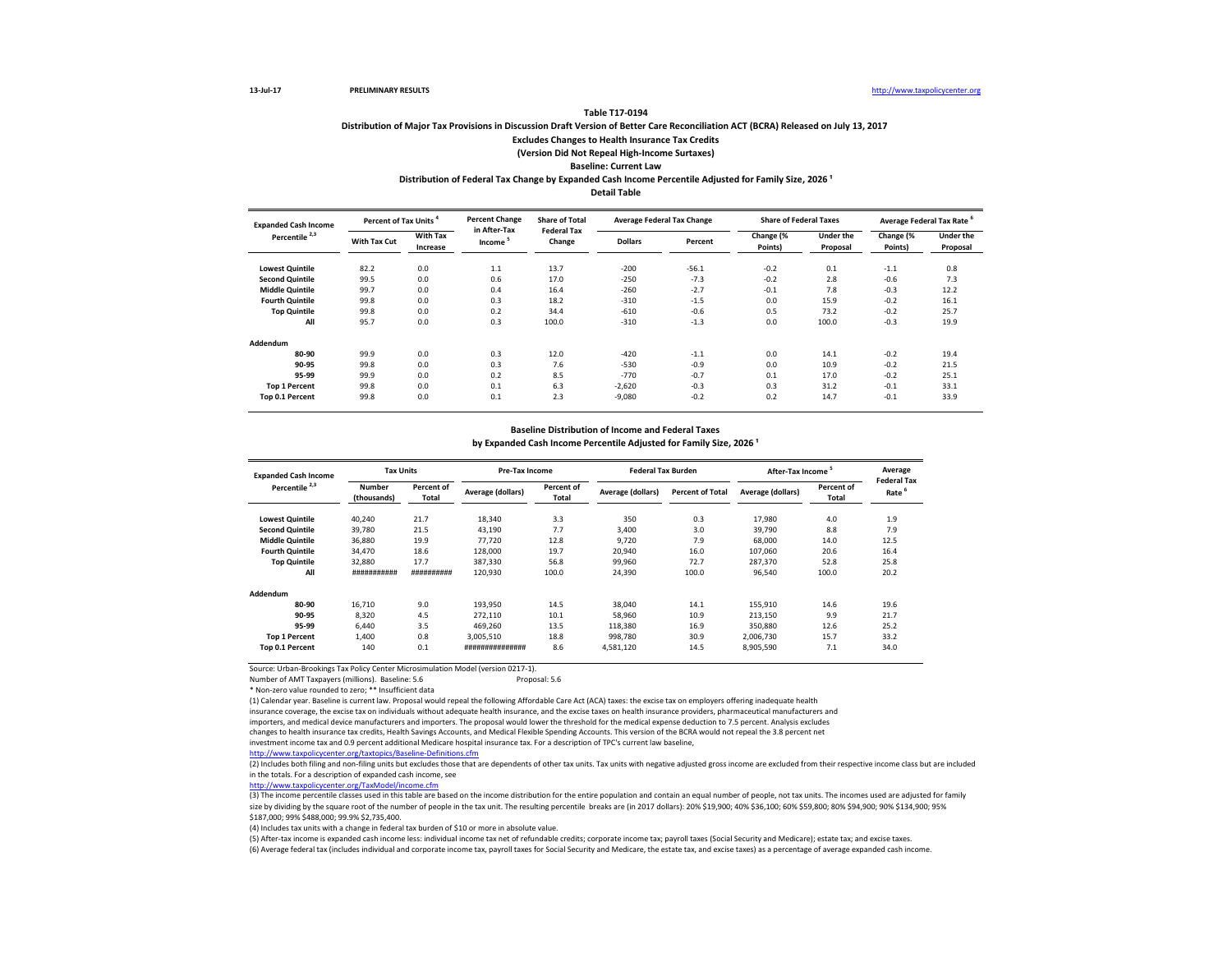## **Distribution of Major Tax Provisions in Discussion Draft Version of Better Care Reconciliation ACT (BCRA) Released on July 13, 2017 Excludes Changes to Health Insurance Tax Credits (Version Did Not Repeal High-Income Surtaxes) Baseline: Current Law Distribution of Federal Tax Change by Expanded Cash Income Percentile Adjusted for Family Size, 2026 ¹**

**Detail Table - Single Tax Units**

| <b>Expanded Cash Income</b> |              | <b>Percent of Tax Units</b> |                                     | <b>Percent Change</b><br><b>Share of Total</b><br><b>Federal Tax</b> |                | <b>Average Federal Tax Change</b> | <b>Share of Federal Taxes</b> |                              | <b>Average Federal Tax Rate</b> |                              |
|-----------------------------|--------------|-----------------------------|-------------------------------------|----------------------------------------------------------------------|----------------|-----------------------------------|-------------------------------|------------------------------|---------------------------------|------------------------------|
| Percentile <sup>2,3</sup>   | With Tax Cut | With Tax<br>Increase        | in After-Tax<br>Income <sup>5</sup> | Change                                                               | <b>Dollars</b> | Percent                           | Change (%<br>Points)          | <b>Under the</b><br>Proposal | Change (%<br>Points)            | <b>Under the</b><br>Proposal |
| <b>Lowest Quintile</b>      | 77.2         | 0.0                         | 1.3                                 | 23.0                                                                 | $-170$         | $-16.8$                           | $-0.4$                        | 2.0                          | $-1.2$                          | 5.8                          |
| <b>Second Quintile</b>      | 99.4         | 0.0                         | 0.5                                 | 22.5                                                                 | $-170$         | $-6.5$                            | $-0.3$                        | 5.8                          | $-0.5$                          | 7.2                          |
| <b>Middle Quintile</b>      | 99.7         | 0.0                         | 0.4                                 | 18.2                                                                 | $-180$         | $-2.5$                            | $-0.1$                        | 12.8                         | $-0.3$                          | 12.2                         |
| <b>Fourth Quintile</b>      | 99.7         | 0.0                         | 0.3                                 | 15.0                                                                 | $-210$         | $-1.3$                            | 0.1                           | 20.2                         | $-0.2$                          | 17.1                         |
| <b>Top Quintile</b>         | 99.8         | 0.0                         | 0.2                                 | 21.0                                                                 | $-370$         | $-0.6$                            | 0.7                           | 59.0                         | $-0.2$                          | 25.0                         |
| All                         | 93.1         | 0.0                         | 0.4                                 | 100.0                                                                | $-200$         | $-1.8$                            | 0.0                           | 100.0                        | $-0.3$                          | 17.4                         |
| Addendum                    |              |                             |                                     |                                                                      |                |                                   |                               |                              |                                 |                              |
| 80-90                       | 99.9         | 0.0                         | 0.3                                 | 9.4                                                                  | $-300$         | $-1.0$                            | 0.1                           | 16.3                         | $-0.2$                          | 20.5                         |
| 90-95                       | 99.6         | 0.0                         | 0.2                                 | 4.4                                                                  | $-330$         | $-0.8$                            | 0.1                           | 10.2                         | $-0.2$                          | 22.0                         |
| 95-99                       | 99.9         | 0.0                         | 0.2                                 | 4.7                                                                  | $-490$         | $-0.6$                            | 0.2                           | 13.7                         | $-0.2$                          | 24.9                         |
| <b>Top 1 Percent</b>        | 99.3         | 0.0                         | 0.1                                 | 2.5                                                                  | $-1,720$       | $-0.2$                            | 0.3                           | 18.9                         | $-0.1$                          | 33.9                         |
| Top 0.1 Percent             | 99.4         | 0.0                         | 0.1                                 | 0.9                                                                  | $-5,720$       | $-0.2$                            | 0.1                           | 9.1                          | $-0.1$                          | 34.4                         |

### **Baseline Distribution of Income and Federal Taxes**

by Expanded Cash Income Percentile Adjusted for Family Size, 2026<sup>1</sup>

| <b>Expanded Cash Income</b> | <b>Tax Units</b>             |                     |                   | Pre-Tax Income             |                   | <b>Federal Tax Burden</b> | After-Tax Income  |                     | Average<br><b>Federal Tax</b> |
|-----------------------------|------------------------------|---------------------|-------------------|----------------------------|-------------------|---------------------------|-------------------|---------------------|-------------------------------|
| Percentile <sup>2,3</sup>   | <b>Number</b><br>(thousands) | Percent of<br>Total | Average (dollars) | Percent of<br><b>Total</b> | Average (dollars) | <b>Percent of Total</b>   | Average (dollars) | Percent of<br>Total | Rate                          |
| <b>Lowest Quintile</b>      | 25,760                       | 27.8                | 14,120            | 6.1                        | 980               | 2.4                       | 13,130            | 6.9                 | 7.0                           |
| <b>Second Quintile</b>      | 24,330                       | 26.2                | 34,320            | 14.0                       | 2.630             | 6.1                       | 31,700            | 15.7                | 7.7                           |
| <b>Middle Quintile</b>      | 18,400                       | 19.8                | 58,860            | 18.2                       | 7,390             | 12.9                      | 51,470            | 19.3                | 12.6                          |
| <b>Fourth Quintile</b>      | 13,220                       | 14.3                | 92,680            | 20.6                       | 16.030            | 20.1                      | 76.650            | 20.7                | 17.3                          |
| <b>Top Quintile</b>         | 10,390                       | 11.2                | 235,340           | 41.1                       | 59.130            | 58.3                      | 176.210           | 37.4                | 25.1                          |
| All                         | 92,790                       | 100.0               | 64,150            | 100.0                      | 11,350            | 100.0                     | 52,800            | 100.0               | 17.7                          |
| Addendum                    |                              |                     |                   |                            |                   |                           |                   |                     |                               |
| 80-90                       | 5,860                        | 6.3                 | 139,970           | 13.8                       | 29,010            | 16.1                      | 110,960           | 13.3                | 20.7                          |
| 90-95                       | 2.470                        | 2.7                 | 193,790           | 8.0                        | 42,870            | 10.1                      | 150,920           | 7.6                 | 22.1                          |
| 95-99                       | 1,780                        | 1.9                 | 319.150           | 9.6                        | 79,990            | 13.6                      | 239,160           | 8.7                 | 25.1                          |
| <b>Top 1 Percent</b>        | 270                          | 0.3                 | 2,116,530         | 9.7                        | 718,400           | 18.6                      | 1,398,130         | 7.8                 | 33.9                          |
| Top 0.1 Percent             | 30                           | 0.0                 | 9,513,570         | 4.6                        | 3,280,620         | 9.0                       | 6,232,950         | 3.7                 | 34.5                          |

Source: Urban-Brookings Tax Policy Center Microsimulation Model (version 0217-1).

\* Non-zero value rounded to zero; \*\* Insufficient data

(1) Calendar year. Baseline is current law. Proposal would repeal the following Affordable Care Act (ACA) taxes: the excise tax on employers offering inadequate health insurance coverage, the excise tax on individuals without adequate health insurance, and the excise taxes on health insurance providers, pharmaceutical manufacturers and

importers, and medical device manufacturers and importers. The proposal would lower the threshold for the medical expense deduction to 7.5 percent. Analysis excludes changes to health insurance tax credits, Health Savings Accounts, and Medical Flexible Spending Accounts. This version of the BCRA would not repeal the 3.8 percent net

investment income tax and 0.9 percent additional Medicare hospital insurance tax. For a description of TPC's current law baseline,

<http://www.taxpolicycenter.org/taxtopics/Baseline-Definitions.cfm>

(2) Includes both filing and non-filing units but excludes those that are dependents of other tax units. Tax units with negative adjusted gross income are excluded from their respective income class but are included in the totals. For a description of expanded cash income, see

[http://www.taxpolicycente](http://www.taxpolicycenter.org/TaxModel/income.cfm)r.org/TaxModel/income.cfm

(3) The income percentile classes used in this table are based on the income distribution for the entire population and contain an equal number of people, not tax units. The incomes used are adjusted for family size by dividing by the square root of the number of people in the tax unit. The resulting percentile breaks are (in 2017 dollars): 20% \$19,900; 40% \$36,100; 60% \$59,800; 80% \$94,900; 90% \$134,900; 95% \$187,000; 99% \$488,000; 99.9% \$2,735,400.

(4) Includes tax units with a change in federal tax burden of \$10 or more in absolute value.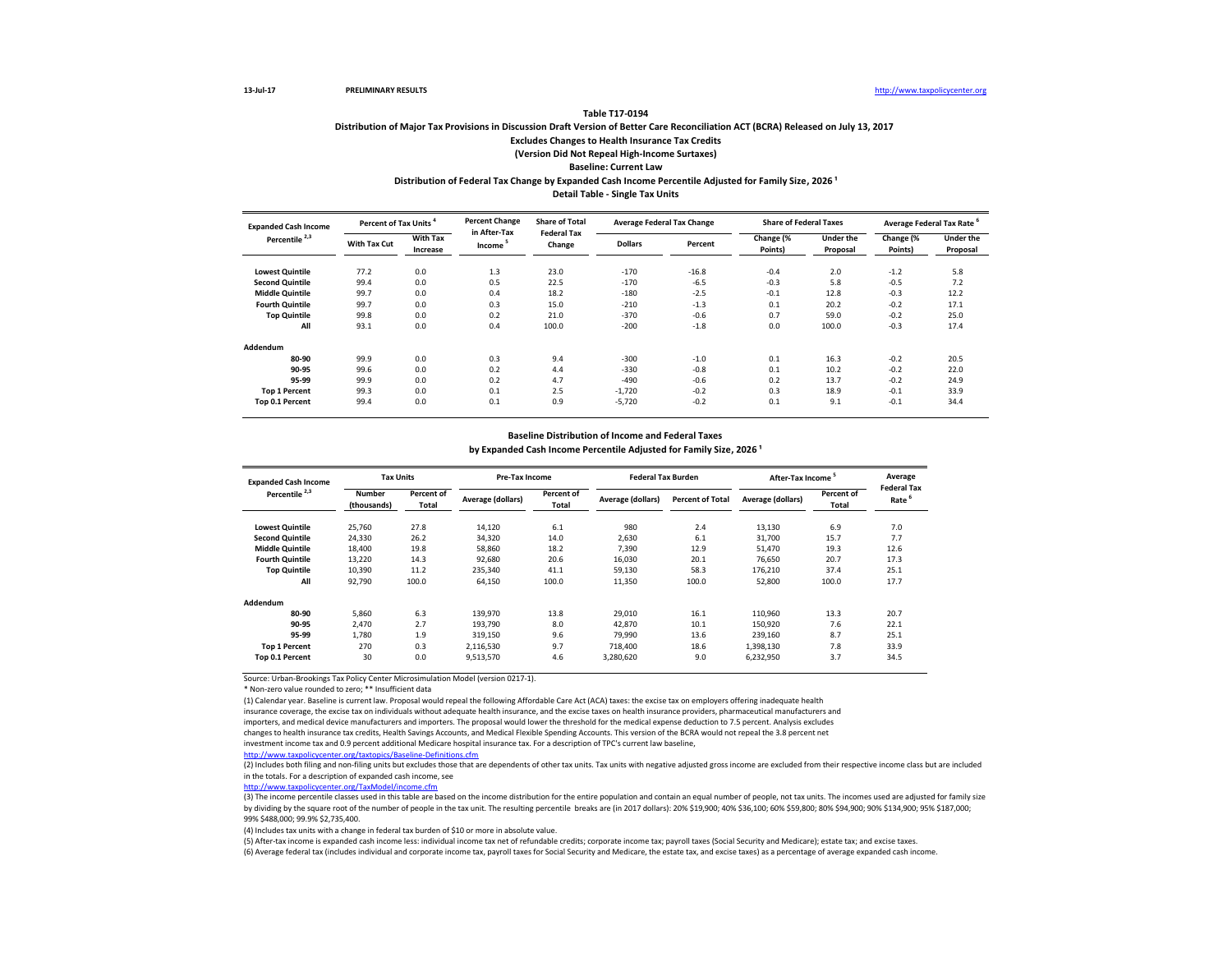## **Distribution of Major Tax Provisions in Discussion Draft Version of Better Care Reconciliation ACT (BCRA) Released on July 13, 2017 Excludes Changes to Health Insurance Tax Credits (Version Did Not Repeal High-Income Surtaxes) Baseline: Current Law Distribution of Federal Tax Change by Expanded Cash Income Percentile Adjusted for Family Size, 2026 ¹**

**Detail Table - Married Tax Units Filing Jointly**

| <b>Expanded Cash Income</b> |              | <b>Percent of Tax Units</b> |                                     | <b>Percent Change</b><br><b>Share of Total</b><br><b>Federal Tax</b> |                | <b>Average Federal Tax Change</b> | <b>Share of Federal Taxes</b> |                              | Average Federal Tax Rate |                              |
|-----------------------------|--------------|-----------------------------|-------------------------------------|----------------------------------------------------------------------|----------------|-----------------------------------|-------------------------------|------------------------------|--------------------------|------------------------------|
| Percentile <sup>2,3</sup>   | With Tax Cut | <b>With Tax</b><br>Increase | in After-Tax<br>Income <sup>5</sup> | Change                                                               | <b>Dollars</b> | Percent                           | Change (%<br>Points)          | <b>Under the</b><br>Proposal | Change (%<br>Points)     | <b>Under the</b><br>Proposal |
| <b>Lowest Quintile</b>      | 88.0         | 0.0                         | 0.8                                 | 3.9                                                                  | $-210$         | $-120.3$                          | 0.0                           | 0.0                          | $-0.8$                   | $-0.1$                       |
| <b>Second Quintile</b>      | 99.7         | 0.0                         | 0.7                                 | 9.8                                                                  | $-390$         | $-7.6$                            | $-0.1$                        | 1.2                          | $-0.6$                   | 7.8                          |
| <b>Middle Quintile</b>      | 99.9         | 0.0                         | 0.4                                 | 15.2                                                                 | $-370$         | $-3.0$                            | $-0.1$                        | 4.9                          | $-0.4$                   | 11.7                         |
| <b>Fourth Quintile</b>      | 99.9         | 0.0                         | 0.3                                 | 22.0                                                                 | $-380$         | $-1.6$                            | $-0.1$                        | 13.6                         | $-0.3$                   | 15.5                         |
| <b>Top Quintile</b>         | 99.9         | 0.0                         | 0.2                                 | 48.8                                                                 | $-730$         | $-0.6$                            | 0.3                           | 80.2                         | $-0.2$                   | 25.8                         |
| All                         | 98.8         | 0.0                         | 0.3                                 | 100.0                                                                | $-470$         | $-1.0$                            | 0.0                           | 100.0                        | $-0.2$                   | 21.8                         |
| Addendum                    |              |                             |                                     |                                                                      |                |                                   |                               |                              |                          |                              |
| 80-90                       | 99.9         | 0.0                         | 0.3                                 | 15.7                                                                 | $-490$         | $-1.1$                            | 0.0                           | 13.6                         | $-0.2$                   | 18.9                         |
| 90-95                       | 100.0        | 0.0                         | 0.3                                 | 10.7                                                                 | $-610$         | $-0.9$                            | 0.0                           | 11.5                         | $-0.2$                   | 21.2                         |
| 95-99                       | 99.9         | 0.0                         | 0.2                                 | 12.5                                                                 | $-870$         | $-0.6$                            | 0.1                           | 19.1                         | $-0.2$                   | 25.1                         |
| <b>Top 1 Percent</b>        | 99.9         | 0.0                         | 0.1                                 | 9.8                                                                  | $-2,840$       | $-0.3$                            | 0.3                           | 36.1                         | $-0.1$                   | 33.0                         |
| Top 0.1 Percent             | 100.0        | 0.0                         | 0.1                                 | 3.4                                                                  | $-10,050$      | $-0.2$                            | 0.1                           | 16.5                         | $-0.1$                   | 33.8                         |

### **Baseline Distribution of Income and Federal Taxes**

by Expanded Cash Income Percentile Adjusted for Family Size, 2026<sup>1</sup>

| <b>Expanded Cash Income</b> | <b>Tax Units</b>             |                     | Pre-Tax Income    |                     | <b>Federal Tax Burden</b> |                         | <b>After-Tax Income</b> |                     | Average                    |
|-----------------------------|------------------------------|---------------------|-------------------|---------------------|---------------------------|-------------------------|-------------------------|---------------------|----------------------------|
| Percentile <sup>2,3</sup>   | <b>Number</b><br>(thousands) | Percent of<br>Total | Average (dollars) | Percent of<br>Total | Average (dollars)         | <b>Percent of Total</b> | Average (dollars)       | Percent of<br>Total | <b>Federal Tax</b><br>Rate |
| <b>Lowest Quintile</b>      | 5,570                        | 8.7                 | 26,950            | 1.1                 | 180                       | 0.0                     | 26,770                  | 1.4                 | 0.7                        |
| <b>Second Quintile</b>      | 7.640                        | 11.9                | 61,580            | 3.3                 | 5.170                     | 1.3                     | 56,410                  | 3.9                 | 8.4                        |
| <b>Middle Quintile</b>      | 12,610                       | 19.7                | 101,820           | 9.1                 | 12,250                    | 5.0                     | 89,570                  | 10.2                | 12.0                       |
| <b>Fourth Quintile</b>      | 17.430                       | 27.2                | 155.180           | 19.1                | 24,440                    | 13.7                    | 130.740                 | 20.6                | 15.8                       |
| <b>Top Quintile</b>         | 20,460                       | 31.9                | 468,440           | 67.7                | 121,470                   | 79.9                    | 346,970                 | 64.3                | 25.9                       |
| All                         | 64,090                       | 100.0               | 220,880           | 100.0               | 48,520                    | 100.0                   | 172,350                 | 100.0               | 22.0                       |
| Addendum                    |                              |                     |                   |                     |                           |                         |                         |                     |                            |
| 80-90                       | 9.670                        | 15.1                | 228.670           | 15.6                | 43.670                    | 13.6                    | 185,000                 | 16.2                | 19.1                       |
| 90-95                       | 5,380                        | 8.4                 | 309,850           | 11.8                | 66,420                    | 11.5                    | 243,420                 | 11.9                | 21.4                       |
| 95-99                       | 4.360                        | 6.8                 | 536.820           | 16.5                | 135,530                   | 19.0                    | 401.290                 | 15.8                | 25.3                       |
| <b>Top 1 Percent</b>        | 1,050                        | 1.6                 | 3.197.330         | 23.8                | 1,058,910                 | 35.9                    | 2,138,420               | 20.4                | 33.1                       |
| Top 0.1 Percent             | 100                          | 0.2                 | 14,505,900        | 10.6                | 4,918,280                 | 16.4                    | 9.587.620               | 9.0                 | 33.9                       |

Source: Urban-Brookings Tax Policy Center Microsimulation Model (version 0217-1).

\* Non-zero value rounded to zero; \*\* Insufficient data

(1) Calendar year. Baseline is current law. Proposal would repeal the following Affordable Care Act (ACA) taxes: the excise tax on employers offering inadequate health insurance coverage, the excise tax on individuals without adequate health insurance, and the excise taxes on health insurance providers, pharmaceutical manufacturers and

importers, and medical device manufacturers and importers. The proposal would lower the threshold for the medical expense deduction to 7.5 percent. Analysis excludes changes to health insurance tax credits, Health Savings Accounts, and Medical Flexible Spending Accounts. This version of the BCRA would not repeal the 3.8 percent net

investment income tax and 0.9 percent additional Medicare hospital insurance tax. For a description of TPC's current law baseline,

<http://www.taxpolicycenter.org/taxtopics/Baseline-Definitions.cfm>

(2) Includes both filing and non-filing units but excludes those that are dependents of other tax units. Tax units with negative adjusted gross income are excluded from their respective income class but are included in the totals. For a description of expanded cash income, see

[http://www.taxpolicycente](http://www.taxpolicycenter.org/TaxModel/income.cfm)r.org/TaxModel/income.cfm

(3) The income percentile classes used in this table are based on the income distribution for the entire population and contain an equal number of people, not tax units. The incomes used are adjusted for family size by dividing by the square root of the number of people in the tax unit. The resulting percentile breaks are (in 2017 dollars): 20% \$19,900; 40% \$36,100; 60% \$59,800; 80% \$94,900; 90% \$134,900; 95% \$187,000; 99% \$488,000; 99.9% \$2,735,400.

(4) Includes tax units with a change in federal tax burden of \$10 or more in absolute value.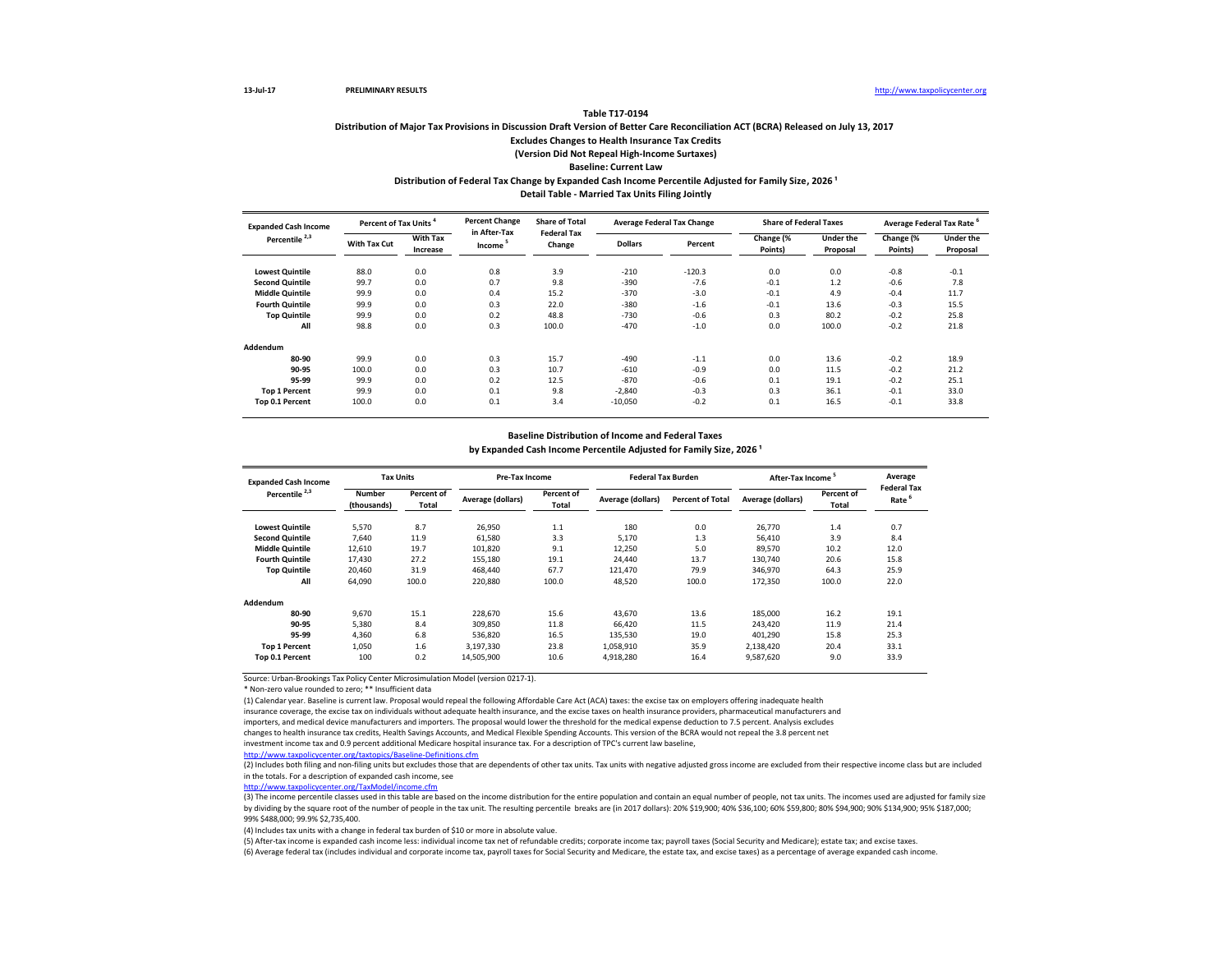## **Distribution of Major Tax Provisions in Discussion Draft Version of Better Care Reconciliation ACT (BCRA) Released on July 13, 2017 Excludes Changes to Health Insurance Tax Credits (Version Did Not Repeal High-Income Surtaxes) Baseline: Current Law Distribution of Federal Tax Change by Expanded Cash Income Percentile Adjusted for Family Size, 2026 ¹**

**Detail Table - Head of Household Tax Units**

| <b>Expanded Cash Income</b> |              | <b>Percent of Tax Units</b> |                                     | <b>Share of Total</b><br><b>Federal Tax</b> |                | <b>Average Federal Tax Change</b> | <b>Share of Federal Taxes</b> |                              | Average Federal Tax Rate |                              |
|-----------------------------|--------------|-----------------------------|-------------------------------------|---------------------------------------------|----------------|-----------------------------------|-------------------------------|------------------------------|--------------------------|------------------------------|
| Percentile <sup>2,3</sup>   | With Tax Cut | With Tax<br>Increase        | in After-Tax<br>Income <sup>5</sup> | Change                                      | <b>Dollars</b> | Percent                           | Change (%<br>Points)          | <b>Under the</b><br>Proposal | Change (%<br>Points)     | <b>Under the</b><br>Proposal |
| <b>Lowest Quintile</b>      | 94.1         | 0.0                         | 1.0                                 | 29.3                                        | $-280$         | 18.0                              | $-1.2$                        | $-6.6$                       | $-1.1$                   | $-7.2$                       |
| <b>Second Quintile</b>      | 99.7         | 0.0                         | 0.7                                 | 31.8                                        | $-360$         | $-9.3$                            | $-0.7$                        | 10.7                         | $-0.7$                   | 6.6                          |
| <b>Middle Quintile</b>      | 99.8         | 0.0                         | 0.4                                 | 16.1                                        | $-270$         | $-2.3$                            | 0.3                           | 23.6                         | $-0.3$                   | 12.9                         |
| <b>Fourth Quintile</b>      | 99.5         | 0.0                         | 0.3                                 | 11.4                                        | $-310$         | $-1.4$                            | 0.6                           | 28.4                         | $-0.2$                   | 16.9                         |
| <b>Top Quintile</b>         | 99.3         | 0.0                         | 0.3                                 | 11.3                                        | $-660$         | $-0.9$                            | 1.1                           | 43.8                         | $-0.2$                   | 24.5                         |
| All                         | 97.7         | 0.0                         | 0.5                                 | 100.0                                       | $-330$         | $-3.3$                            | 0.0                           | 100.0                        | $-0.4$                   | 12.8                         |
| Addendum                    |              |                             |                                     |                                             |                |                                   |                               |                              |                          |                              |
| 80-90                       | 99.6         | 0.0                         | 0.3                                 | 4.3                                         | $-420$         | $-1.1$                            | 0.3                           | 13.7                         | $-0.2$                   | 20.2                         |
| 90-95                       | 98.5         | 0.0                         | 0.4                                 | 3.1                                         | $-760$         | $-1.2$                            | 0.2                           | 8.8                          | $-0.3$                   | 22.7                         |
| 95-99                       | 99.4         | 0.0                         | 0.4                                 | 2.7                                         | $-1,230$       | $-1.2$                            | 0.2                           | 7.7                          | $-0.3$                   | 24.8                         |
| <b>Top 1 Percent</b>        | 99.7         | 0.0                         | 0.1                                 | 1.1                                         | $-2,950$       | $-0.3$                            | 0.4                           | 13.7                         | $-0.1$                   | 32.9                         |
| Top 0.1 Percent             | 99.4         | 0.0                         | 0.1                                 | 0.4                                         | $-10,500$      | $-0.2$                            | 0.2                           | 7.6                          | $-0.1$                   | 33.9                         |

### **Baseline Distribution of Income and Federal Taxes**

by Expanded Cash Income Percentile Adjusted for Family Size, 2026<sup>1</sup>

| <b>Expanded Cash Income</b> | <b>Tax Units</b>             |                     | Pre-Tax Income    |                            | <b>Federal Tax Burden</b> |                         | <b>After-Tax Income</b> |                     | Average                    |
|-----------------------------|------------------------------|---------------------|-------------------|----------------------------|---------------------------|-------------------------|-------------------------|---------------------|----------------------------|
| Percentile <sup>2,3</sup>   | <b>Number</b><br>(thousands) | Percent of<br>Total | Average (dollars) | Percent of<br><b>Total</b> | Average (dollars)         | <b>Percent of Total</b> | Average (dollars)       | Percent of<br>Total | <b>Federal Tax</b><br>Rate |
| <b>Lowest Quintile</b>      | 8,390                        | 33.8                | 25,700            | 11.6                       | $-1,570$                  | $-5.4$                  | 27,270                  | 14.2                | $-6.1$                     |
| <b>Second Quintile</b>      | 7.110                        | 28.7                | 54,150            | 20.8                       | 3,920                     | 11.4                    | 50,230                  | 22.2                | 7.2                        |
| <b>Middle Quintile</b>      | 4,900                        | 19.8                | 88,390            | 23.4                       | 11.670                    | 23.4                    | 76.720                  | 23.4                | 13.2                       |
| <b>Fourth Quintile</b>      | 2,990                        | 12.0                | 133,340           | 21.5                       | 22,780                    | 27.8                    | 110,560                 | 20.5                | 17.1                       |
| <b>Top Quintile</b>         | 1,380                        | 5.6                 | 306.450           | 22.8                       | 75.670                    | 42.8                    | 230,780                 | 19.8                | 24.7                       |
| All                         | 24,820                       | 100.0               | 74,800            | 100.0                      | 9.860                     | 100.0                   | 64,940                  | 100.0               | 13.2                       |
| Addendum                    |                              |                     |                   |                            |                           |                         |                         |                     |                            |
| 80-90                       | 840                          | 3.4                 | 191.840           | 8.6                        | 39.080                    | 13.3                    | 152.760                 | 7.9                 | 20.4                       |
| 90-95                       | 340                          | 1.4                 | 270.630           | 4.9                        | 62,210                    | 8.6                     | 208,430                 | 4.4                 | 23.0                       |
| 95-99                       | 180                          | 0.7                 | 411.810           | 4.0                        | 103.290                   | 7.6                     | 308,520                 | 3.4                 | 25.1                       |
| <b>Top 1 Percent</b>        | 30                           | 0.1                 | 3.163.030         | 5.3                        | 1,044,080                 | 13.3                    | 2,118,950               | 4.1                 | 33.0                       |
| Top 0.1 Percent             | $\ast$                       | 0.0                 | 16.914.800        | 2.9                        | 5,739,060                 | 7.3                     | 11,175,750              | 2.2                 | 33.9                       |

Source: Urban-Brookings Tax Policy Center Microsimulation Model (version 0217-1).

\* Non-zero value rounded to zero; \*\* Insufficient data

(1) Calendar year. Baseline is current law. Proposal would repeal the following Affordable Care Act (ACA) taxes: the excise tax on employers offering inadequate health insurance coverage, the excise tax on individuals without adequate health insurance, and the excise taxes on health insurance providers, pharmaceutical manufacturers and

importers, and medical device manufacturers and importers. The proposal would lower the threshold for the medical expense deduction to 7.5 percent. Analysis excludes changes to health insurance tax credits, Health Savings Accounts, and Medical Flexible Spending Accounts. This version of the BCRA would not repeal the 3.8 percent net

investment income tax and 0.9 percent additional Medicare hospital insurance tax. For a description of TPC's current law baseline,

<http://www.taxpolicycenter.org/taxtopics/Baseline-Definitions.cfm>

(2) Includes both filing and non-filing units but excludes those that are dependents of other tax units. Tax units with negative adjusted gross income are excluded from their respective income class but are included in the totals. For a description of expanded cash income, see

[http://www.taxpolicycente](http://www.taxpolicycenter.org/TaxModel/income.cfm)r.org/TaxModel/income.cfm

(3) The income percentile classes used in this table are based on the income distribution for the entire population and contain an equal number of people, not tax units. The incomes used are adjusted for family size by dividing by the square root of the number of people in the tax unit. The resulting percentile breaks are (in 2017 dollars): 20% \$19,900; 40% \$36,100; 60% \$59,800; 80% \$94,900; 90% \$134,900; 95% \$187,000; 99% \$488,000; 99.9% \$2,735,400.

(4) Includes tax units with a change in federal tax burden of \$10 or more in absolute value.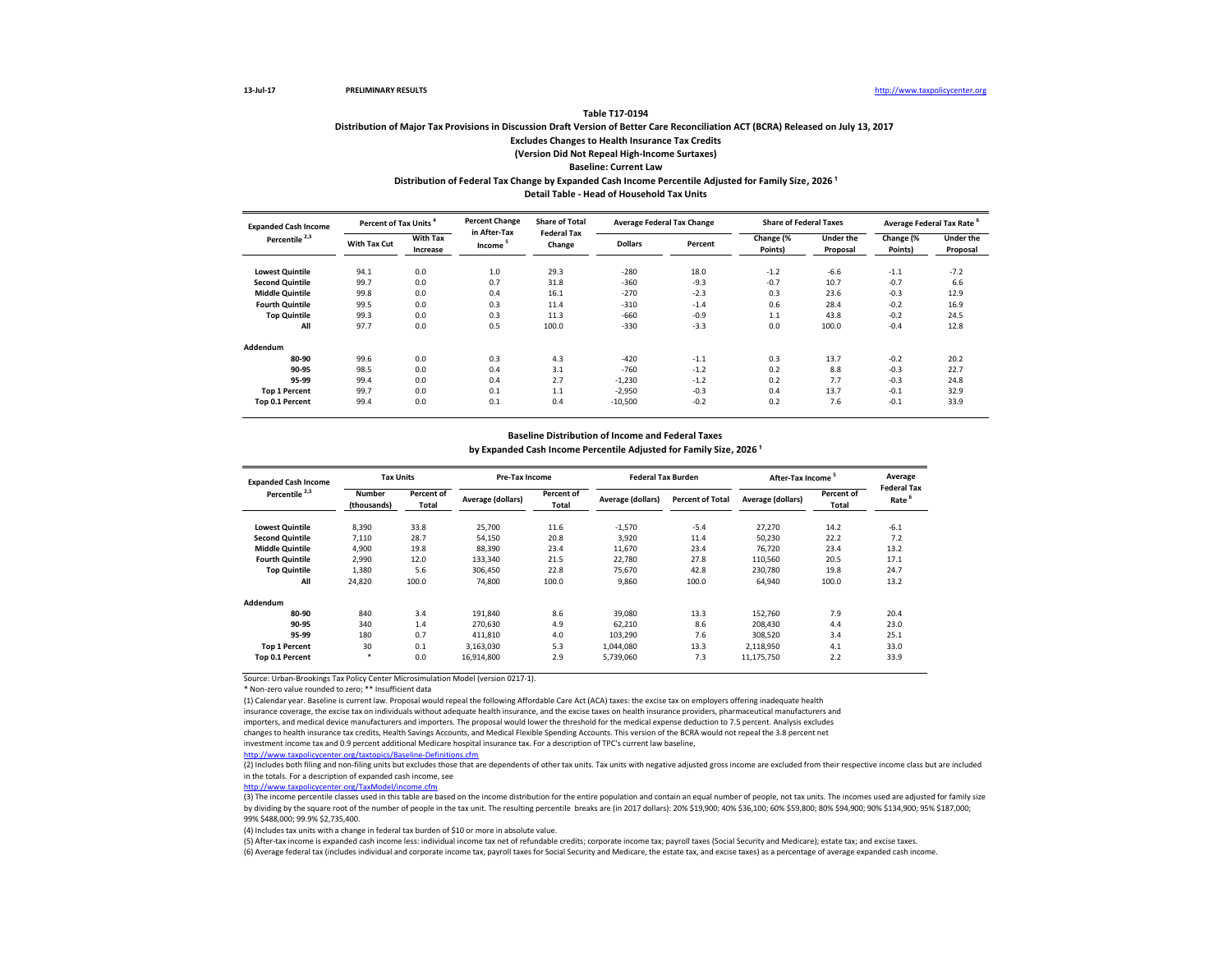# **Distribution of Major Tax Provisions in Discussion Draft Version of Better Care Reconciliation ACT (BCRA) Released on July 13, 2017 Excludes Changes to Health Insurance Tax Credits (Version Did Not Repeal High-Income Surtaxes) Baseline: Current Law Distribution of Federal Tax Change by Expanded Cash Income Percentile Adjusted for Family Size, 2026 ¹**

**Table T17-0194**

**Detail Table - Tax Units with Children**

| <b>Expanded Cash Income</b> |              | Percent of Tax Units        |                                     | <b>Share of Total</b><br><b>Federal Tax</b> |                | <b>Average Federal Tax Change</b> | <b>Share of Federal Taxes</b> |                              | Average Federal Tax Rate |                              |
|-----------------------------|--------------|-----------------------------|-------------------------------------|---------------------------------------------|----------------|-----------------------------------|-------------------------------|------------------------------|--------------------------|------------------------------|
| Percentile <sup>2,3</sup>   | With Tax Cut | <b>With Tax</b><br>Increase | in After-Tax<br>Income <sup>5</sup> | Change                                      | <b>Dollars</b> | Percent                           | Change (%<br>Points)          | <b>Under the</b><br>Proposal | Change (%<br>Points)     | <b>Under the</b><br>Proposal |
| <b>Lowest Quintile</b>      | 93.6         | 0.0                         | 1.0                                 | 14.1                                        | $-280$         | 18.0                              | $-0.2$                        | $-1.2$                       | $-1.0$                   | $-6.8$                       |
| <b>Second Quintile</b>      | 99.8         | 0.0                         | 0.7                                 | 19.1                                        | $-410$         | $-8.7$                            | $-0.2$                        | 2.6                          | $-0.7$                   | 7.2                          |
| <b>Middle Quintile</b>      | 99.9         | 0.0                         | 0.4                                 | 16.6                                        | $-370$         | $-2.6$                            | $-0.1$                        | 8.2                          | $-0.4$                   | 13.3                         |
| <b>Fourth Quintile</b>      | 99.8         | 0.0                         | 0.3                                 | 17.9                                        | $-430$         | $-1.4$                            | 0.0                           | 16.1                         | $-0.3$                   | 17.2                         |
| <b>Top Quintile</b>         | 99.8         | 0.0                         | 0.2                                 | 32.1                                        | $-820$         | $-0.6$                            | 0.5                           | 74.2                         | $-0.2$                   | 26.9                         |
| All                         | 98.3         | 0.0                         | 0.3                                 | 100.0                                       | $-450$         | $-1.3$                            | 0.0                           | 100.0                        | $-0.3$                   | 20.7                         |
| Addendum                    |              |                             |                                     |                                             |                |                                   |                               |                              |                          |                              |
| 80-90                       | 99.8         | 0.0                         | 0.3                                 | 10.6                                        | $-530$         | $-1.0$                            | 0.0                           | 13.7                         | $-0.2$                   | 20.2                         |
| 90-95                       | 99.8         | 0.0                         | 0.2                                 | 6.4                                         | $-660$         | $-0.8$                            | 0.1                           | 10.2                         | $-0.2$                   | 22.4                         |
| 95-99                       | 99.9         | 0.0                         | 0.2                                 | 7.7                                         | $-1,030$       | $-0.6$                            | 0.1                           | 16.6                         | $-0.2$                   | 26.7                         |
| <b>Top 1 Percent</b>        | 99.9         | 0.0                         | 0.1                                 | 7.4                                         | $-3,440$       | $-0.3$                            | 0.3                           | 33.8                         | $-0.1$                   | 33.6                         |
| Top 0.1 Percent             | 100.0        | 0.0                         | 0.1                                 | 2.6                                         | $-12,910$      | $-0.2$                            | 0.2                           | 14.7                         | $-0.1$                   | 33.8                         |

#### **Baseline Distribution of Income and Federal Taxes**

by Expanded Cash Income Percentile Adjusted for Family Size, 2026<sup>1</sup>

| <b>Expanded Cash Income</b> | <b>Tax Units</b>      |                     | Pre-Tax Income                           |       | <b>Federal Tax Burden</b> |                         | After-Tax Income <sup>5</sup> |                     | Average<br><b>Federal Tax</b> |
|-----------------------------|-----------------------|---------------------|------------------------------------------|-------|---------------------------|-------------------------|-------------------------------|---------------------|-------------------------------|
| Percentile <sup>2,3</sup>   | Number<br>(thousands) | Percent of<br>Total | Percent of<br>Average (dollars)<br>Total |       | Average (dollars)         | <b>Percent of Total</b> | Average (dollars)             | Percent of<br>Total | Rate <sup>6</sup>             |
| <b>Lowest Quintile</b>      | 12,480                | 22.5                | 27,000                                   | 3.7   | $-1,560$                  | $-1.0$                  | 28,570                        | 4.9                 | $-5.8$                        |
| <b>Second Quintile</b>      | 11,510                | 20.7                | 60,300                                   | 7.5   | 4.760                     | 2.8                     | 55,540                        | 8.8                 | 7.9                           |
| <b>Middle Quintile</b>      | 11,040                | 19.9                | 106,360                                  | 12.7  | 14,540                    | 8.3                     | 91,820                        | 13.9                | 13.7                          |
| <b>Fourth Quintile</b>      | 10,450                | 18.8                | 171,120                                  | 19.4  | 29,800                    | 16.1                    | 141,320                       | 20.3                | 17.4                          |
| <b>Top Quintile</b>         | 9,800                 | 17.7                | 535,930                                  | 57.0  | 144,970                   | 73.6                    | 390,950                       | 52.6                | 27.1                          |
| All                         | 55,490                | ##########          | 166.150                                  | 100.0 | 34,770                    | 100.0                   | 131.370                       | 100.0               | 20.9                          |
| Addendum                    |                       |                     |                                          |       |                           |                         |                               |                     |                               |
| 80-90                       | 4,980                 | 9.0                 | 258,620                                  | 14.0  | 52,810                    | 13.6                    | 205.820                       | 14.1                | 20.4                          |
| 90-95                       | 2,430                 | 4.4                 | 355,470                                  | 9.4   | 80,210                    | 10.1                    | 275,260                       | 9.2                 | 22.6                          |
| 95-99                       | 1,850                 | 3.3                 | 638.740                                  | 12.8  | 171,320                   | 16.5                    | 467.420                       | 11.9                | 26.8                          |
| <b>Top 1 Percent</b>        | 530                   | 1.0                 | 3.591.340                                | 20.8  | 1,209,510                 | 33.4                    | 2,381,830                     | 17.4                | 33.7                          |
| Top 0.1 Percent             | 50                    | 0.1                 | ###############                          | 9.0   | 5.519.350                 | 14.6                    | ###############               | 7.5                 | 33.9                          |

Source: Urban-Brookings Tax Policy Center Microsimulation Model (version 0217-1).

\* Non-zero value rounded to zero; \*\* Insufficient data

Note: Tax units with children are those claiming an exemption for children at home or away from home or with children qualifying for the Child Tax Credit or EITC.

(1) Calendar year. Baseline is current law. Proposal would repeal the following Affordable Care Act (ACA) taxes: the excise tax on employers offering inadequate health

insurance coverage, the excise tax on individuals without adequate health insurance, and the excise taxes on health insurance providers, pharmaceutical manufacturers and importers, and medical device manufacturers and importers. The proposal would lower the threshold for the medical expense deduction to 7.5 percent. Analysis excludes

changes to health insurance tax credits, Health Savings Accounts, and Medical Flexible Spending Accounts. This version of the BCRA would not repeal the 3.8 percent net

investment income tax and 0.9 percent additional Medicare hospital insurance tax. For a description of TPC's current law baseline, <http://www.taxpolicycenter.org/taxtopics/Baseline-Definitions.cfm>

(2) Includes both filing and non-filing units but excludes those that are dependents of other tax units. Tax units with negative adjusted gross income are excluded from their respective income class but are included in the totals. For a description of expanded cash income, see

[http://www.taxpolicycente](http://www.taxpolicycenter.org/TaxModel/income.cfm)r.org/TaxModel/income.cfm

(3) The income percentile classes used in this table are based on the income distribution for the entire population and contain an equal number of people, not tax units. The incomes used are adjusted for family size by dividing by the square root of the number of people in the tax unit. The resulting percentile breaks are (in 2017 dollars): 20% \$19,900; 40% \$36,100; 60% \$59,800; 80% \$94,900; 90% \$134,900; 95% \$187,000; 99% \$488,000; 99.9% \$2,735,400.

(4) Includes tax units with a change in federal tax burden of \$10 or more in absolute value.

(5) After-tax income is expanded cash income less: individual income tax net of refundable credits; corporate income tax; payroll taxes (Social Security and Medicare); estate tax; and excise taxes.

(6) Average federal tax (includes individual and corporate income tax, payroll taxes for Social Security and Medicare, the estate tax, and excise taxes) as a percentage of average expanded cash income.